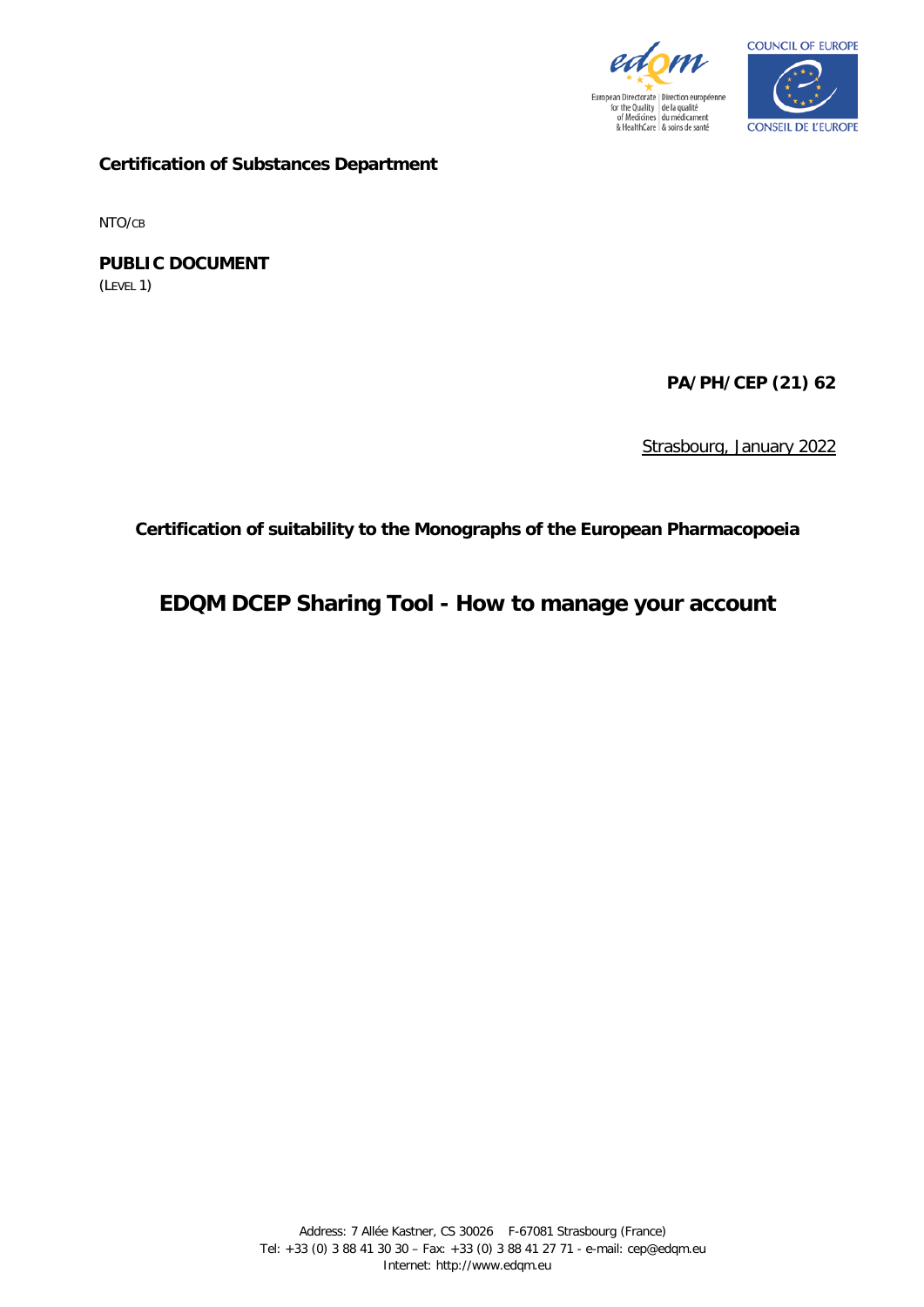# **Revision history of the document**

| Revision N°     | Revision date | Reason |
|-----------------|---------------|--------|
| Initial version | January 2022  |        |
|                 |               |        |
|                 |               |        |
|                 |               |        |
|                 |               |        |
|                 |               |        |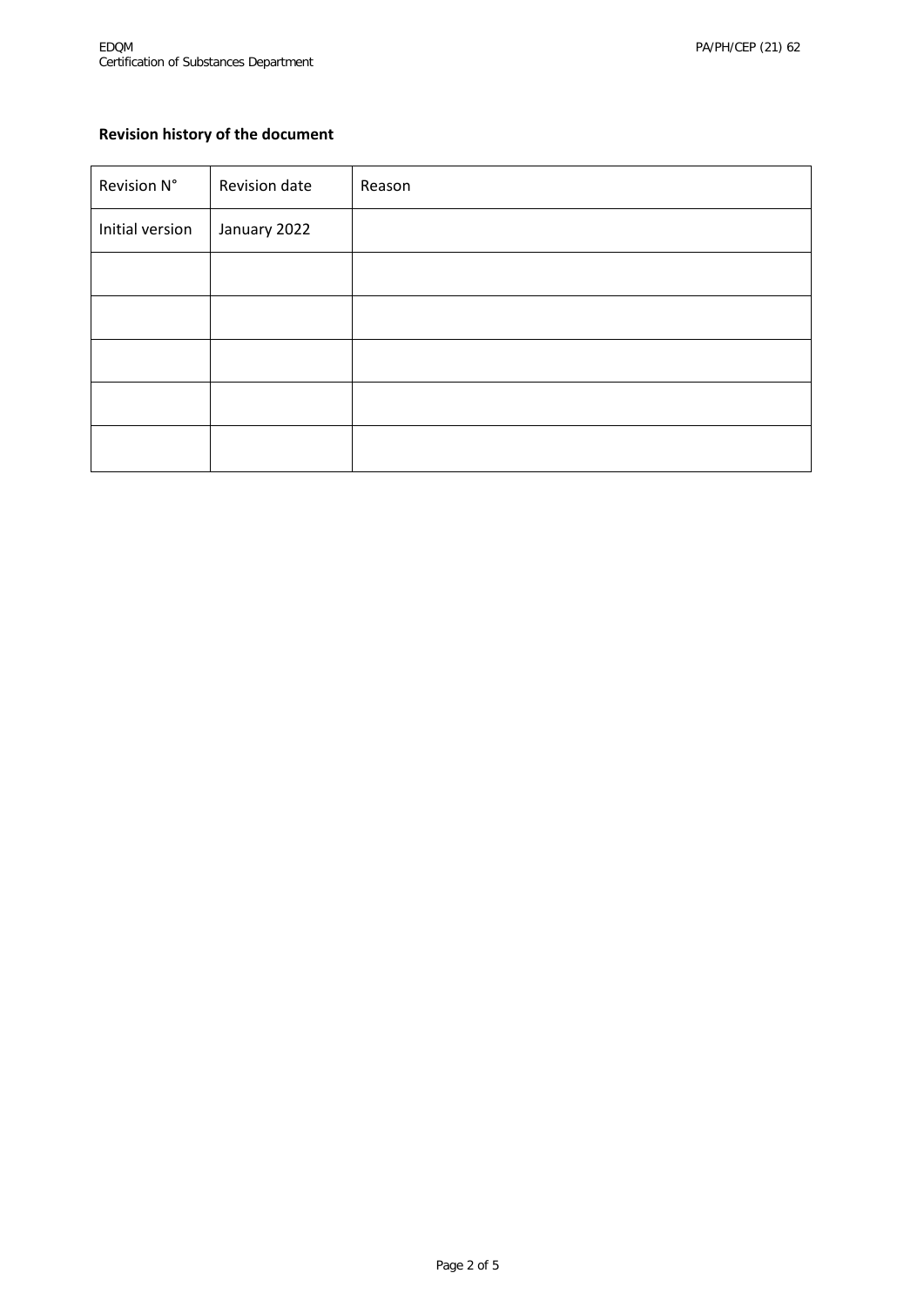### **1. Scope**

**The EDQM DCEP Sharing Tool** is an IT tool used to ensure that EDQM documents related to Certificate of Suitability (CEP) applications are shared securely with the CEP dossiers' applicants/holders during the lifecycle of a CEP application. This tool requires the use of a defined and dedicated account by the company. The instructions below are intended for CEP dossiers' applicant and/or authorised representative and address the use and management of their **EDQM DCEP Sharing Tool** account.

### **2. Managing an account**

An account is automatically created by the **EDQM DCEP Sharing Tool** for the contact person defined in the most recent Application Form (in Contact person section) submitted to the EDQM Certification of Substances Department (DCEP) as part of a procedure linked to a CEP dossier.

CEP dossiers' applicants and authorised representatives are requested to always ensure that the DCEP has been provided with the details and the valid e-mail address of the appropriate contact person. Any changes to this information should be communicated immediately to the DCEP i.e. using both documents published on the EDQM website, namely ["Change in Contact Details:](https://www.edqm.eu/sites/default/files/medias/fichiers/Certification_of_Suitability/Find_information_on/Policy_Documents_Guidelines/changes_in_contact_details_certification_september_2015.pdf)  [Notify the EDQM \(PA/PH/CEP \(10\) 86\)"](https://www.edqm.eu/sites/default/files/medias/fichiers/Certification_of_Suitability/Find_information_on/Policy_Documents_Guidelines/changes_in_contact_details_certification_september_2015.pdf) and the form "Change of contact details for CEP applications (FORM/577)".

The designated contact person will receive a notification from the **EDQM DCEP Sharing Tool** which informs them of the automatic creation of their account, with their username, and invites them to choose a password. The **username** is by **default the email address** of the contact person and can be found in the first sending made by the **EDQM DCEP Sharing Tool**.

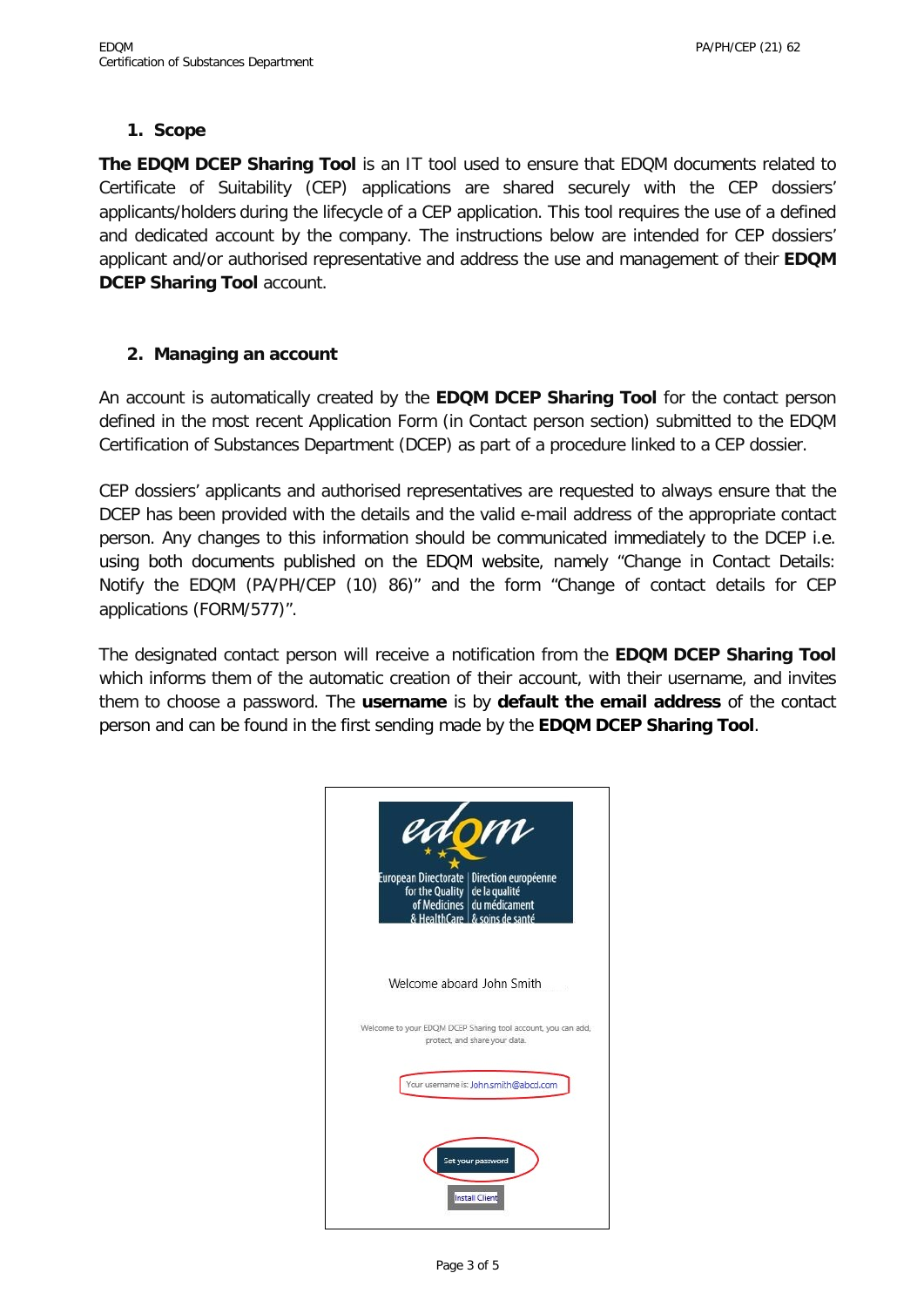#### **3. Setting the password**

A valid **password** can be created by clicking on the button "Set your password". *It is important* to take action as soon as possible and set the password, since the link provided expires within four days.

In order to be valid any password in the EDQM DCEP Sharing Tool must be:

- a minimum of 10 characters
- a mix of capital letters and lower-case letters
- at least one numerical digit
- "common" passwords are not accepted (i.e. very easy to break, for example "12345678", "qwerty", "password")

### **4. Setting password when the link has expired**

When the link to set the password has expired, the error message below will appear:

| edom<br>European Directorate   Eirection européenne<br>  for the Quality   de la qualité<br>  of Medicines   du médicament<br>  & HealthCare   & soins de santé                                                               |  |
|-------------------------------------------------------------------------------------------------------------------------------------------------------------------------------------------------------------------------------|--|
| Error<br>Couldn't reset password because the token is invalid                                                                                                                                                                 |  |
|                                                                                                                                                                                                                               |  |
|                                                                                                                                                                                                                               |  |
|                                                                                                                                                                                                                               |  |
|                                                                                                                                                                                                                               |  |
| SDQM DCEP Sharing tool - Your personal account allows you receiving confidential information from EDQM in relation to the Certificate of Suitability (CEP) procedure. Documents shared by EDQM will be available for download |  |

In this case, click on the **EDQM DCEP Sharing Tool** hyperlink, on the bottom-left of the window (highlighted in a red circle on the screenshot above).

The window below will appear:

| edom<br>European Directorate   Direction européenne<br>for the Quality de la qualité<br>of Medicines du médicament<br>& HealthCare   & soins de santé |   |
|-------------------------------------------------------------------------------------------------------------------------------------------------------|---|
| Username or email                                                                                                                                     |   |
| Password                                                                                                                                              | ⋒ |
| Log in                                                                                                                                                |   |
| Forgot password?<br>Log in with a device                                                                                                              |   |